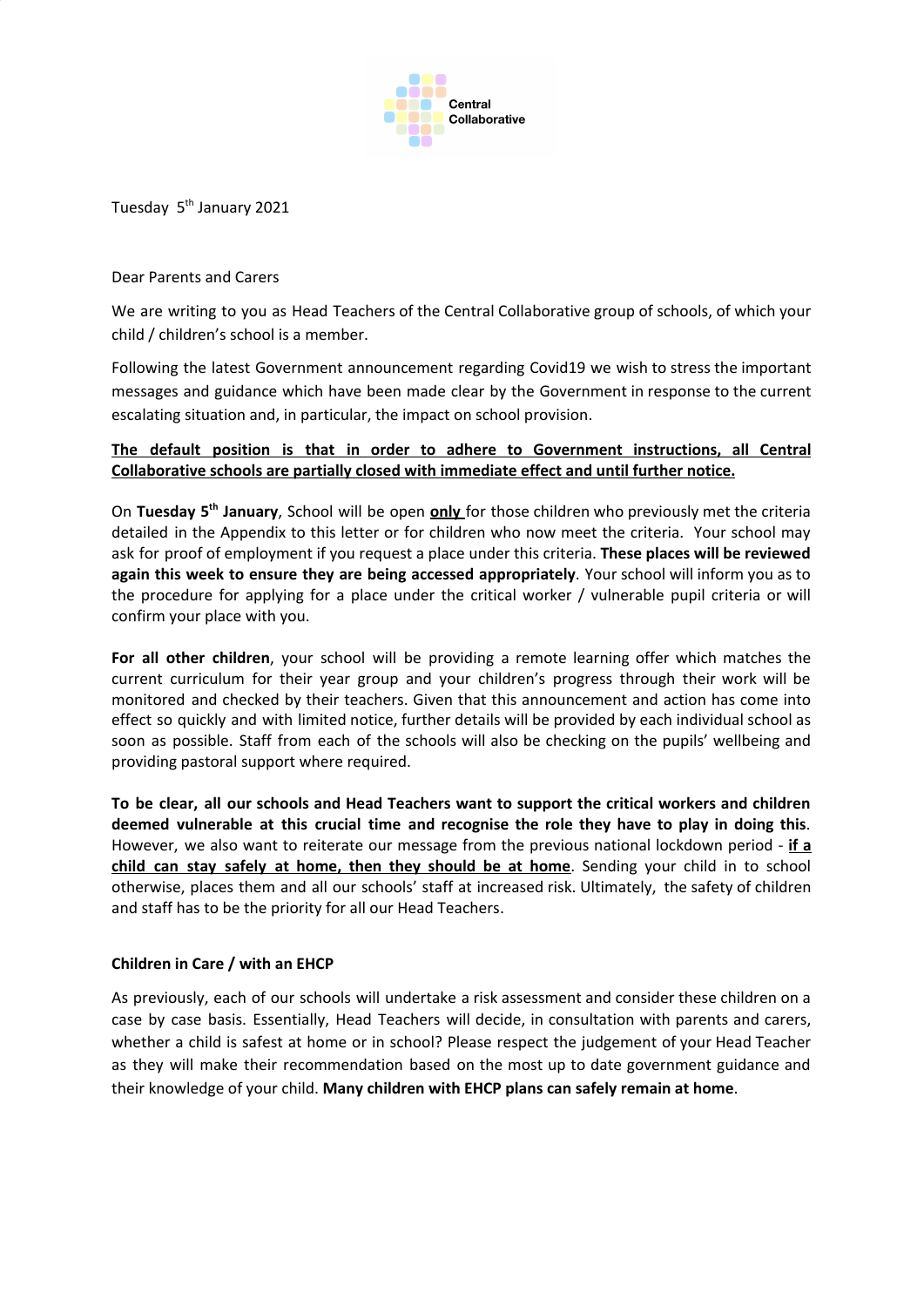

#### **Children of Key Workers**

**There is no automatic entitlement to a child care place in school**. Please consider if your role is critical to the Covid-19 response. All critical workers will be considered for a place, **as long as their job cannot be done from home**. Even if you are a key worker yourself, please ask whether you have **ANY** other alternative childcare options. Is there is a second parent / carer who is NOT a critical worker who can take the child care responsibilities? Are there any other family members who are not elderly? Are there older siblings who could take some responsibility for care some of the time? Sending your child to school should be an **absolute last resort; every child who can safely be cared for at home should be** if we are to tackle the spread of this virus together once again.

Should numbers in our schools be too high and Head Teachers believe that both children and staff are at increased risk because of this, then **all Head Teachers** will introduce a 'tiered' system for allocating places. All places will then be reviewed and considered in the light of each family's particular circumstance / job roles etc. Some places may need to be withdrawn at that point.

#### **Conclusion**

As we have throughout this pandemic, all schools in our Collaborative are committed to supporting our families and children during these difficult times. We are in a much stronger position to be able to support your children remotely in both their learning and their personal development needs.

We are asking that you all work with us and pay close attention to government guidelines to keep you, your children and our staff as safe as possible.

Thank you for your support

Yours Sincerely



Head Teacher

**St Margaret Mary's Juniors** St Aidan's St Brigid's St Brigid's St Margaret Mary's Infants **Hope** Huyton with Roby

Roby Park St Anne's St Anne's St Aloysius Stockbridge Village Primary **St Columba's** Willow Tree Lord Derby Academy The Sylvester Sylvester St Joseph's Malvern **Park View Alt Bridge** 

Blacklow Brow **Knowsley Lane** Meadow Park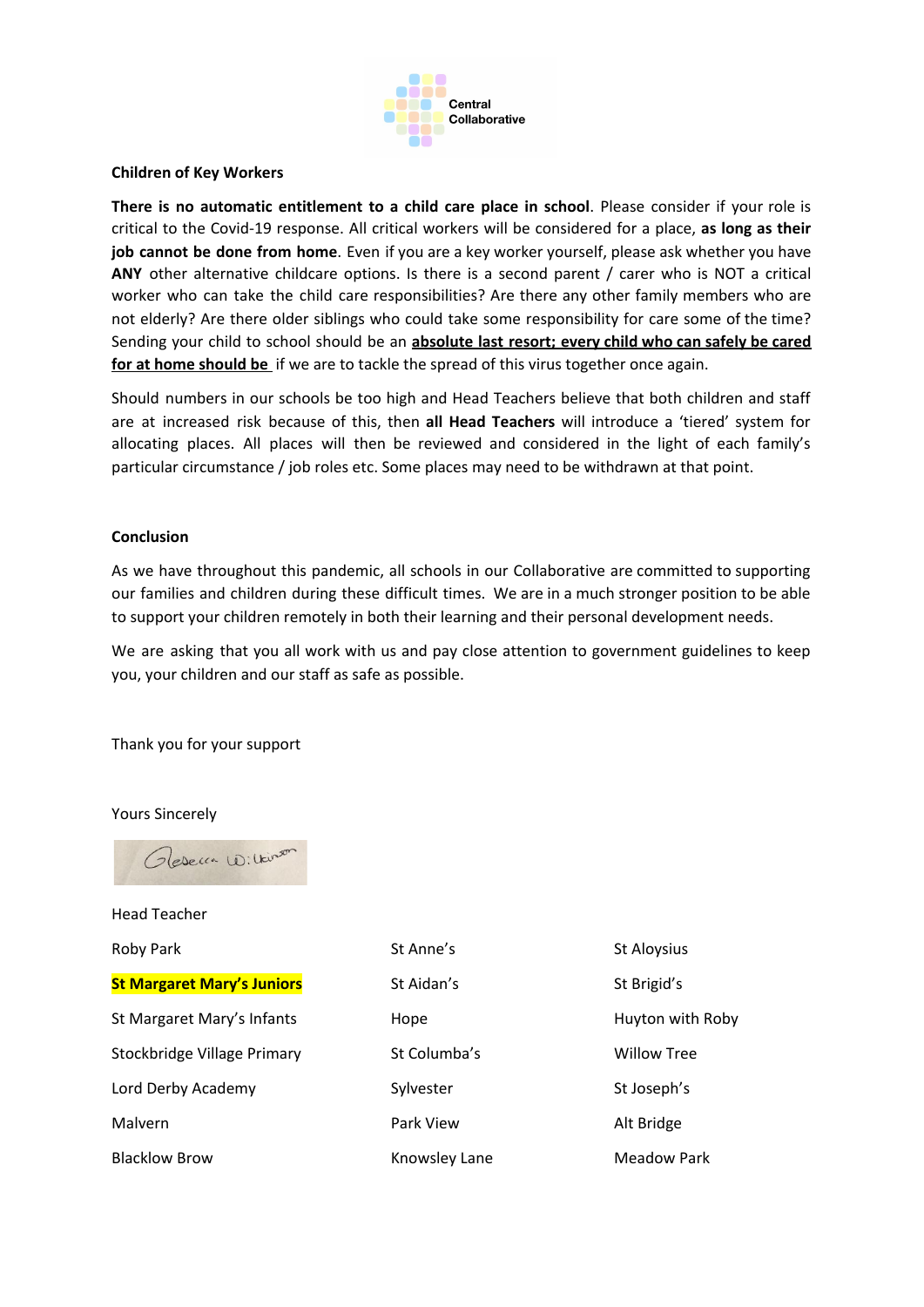

Central St Albert's

## **Vulnerable children and young people: from guidance issued on 31.12.20**

Vulnerable children and young people include those who:

- are assessed as being in need under section 17 of the Children Act 1989, including children and young people who have a child in need plan, a child protection plan or who are a looked-after child
- have an education, health and care (EHC) plan
- have been identified as otherwise vulnerable by educational providers or local authorities (including children's social care services), and who could therefore benefit from continued full-time attendance, this might include:
	- o children and young people on the edge of receiving support from children's social care services or in the process of being referred to children's services
	- adopted children or children on a special guardianship order
	- o those at risk of becoming NEET ('not in employment, education or training')
	- o those living in temporary accommodation
	- o those who are young carers
	- $\circ$  those who may have difficulty engaging with remote education at home (for example due to a lack of devices or quiet space to study)
	- care leavers
	- o others at the provider and local authority's discretion including pupils and students who need to attend to receive support or manage risks to their mental health

### **Critical workers**

Parents whose work is critical to the coronavirus (COVID-19) and EU transition response include those who work in health and social care and in other key sectors outlined in the following sections.

#### **Health and social care**

This includes, but is not limited to, doctors, nurses, midwives, paramedics, social workers, care workers, and other frontline health and social care staff including volunteers; the support and specialist staff required to maintain the UK's health and social care sector; those working as part of the health and social care supply chain, including producers and distributors of medicines and medical and personal protective equipment.

#### **Education and childcare**

This includes:

- childcare
- support and teaching staff
- social workers
- specialist education professionals who must remain active during the coronavirus (COVID-19) response to deliver this approach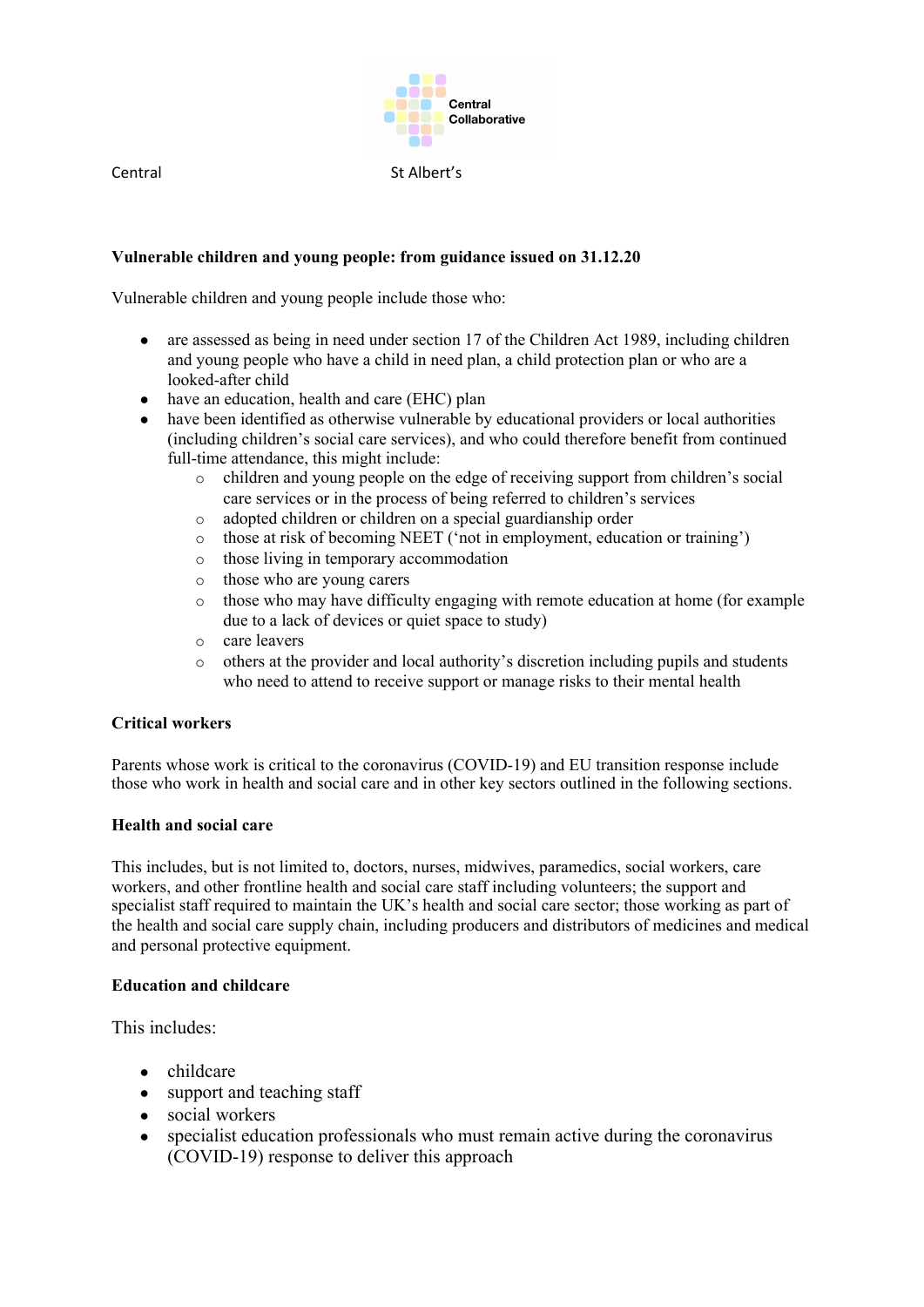

# **Key public services**

This includes:

- those essential to the running of the justice system
- religious staff
- charities and workers delivering key frontline services
- those responsible for the management of the deceased
- journalists and broadcasters who are providing public service broadcasting

# **Local and national government**

This only includes those administrative occupations essential to the effective delivery of:

- the coronavirus (COVID-19) response, and the delivery of and response to EU transition
- essential public services, such as the payment of benefits and the certification or checking of goods for import and export (including animal products, animals, plants and food), including in government agencies and arms length bodies

# **Food and other necessary goods**

This includes those involved in food:

- production
- processing
- distribution
- sale and delivery
- as well as those essential to the provision of other key goods (for example hygienic and veterinary medicines)

# **Public safety and national security**

This includes:

- police and support staff
- Ministry of Defence civilians
- contractor and armed forces personnel (those critical to the delivery of key defence and national security outputs and essential to the response to the coronavirus (COVID-19) outbreak and EU transition)
- fire and rescue service employees (including support staff)
- National Crime Agency staff
- those maintaining border security, prison and probation staff and other national security roles, including those overseas